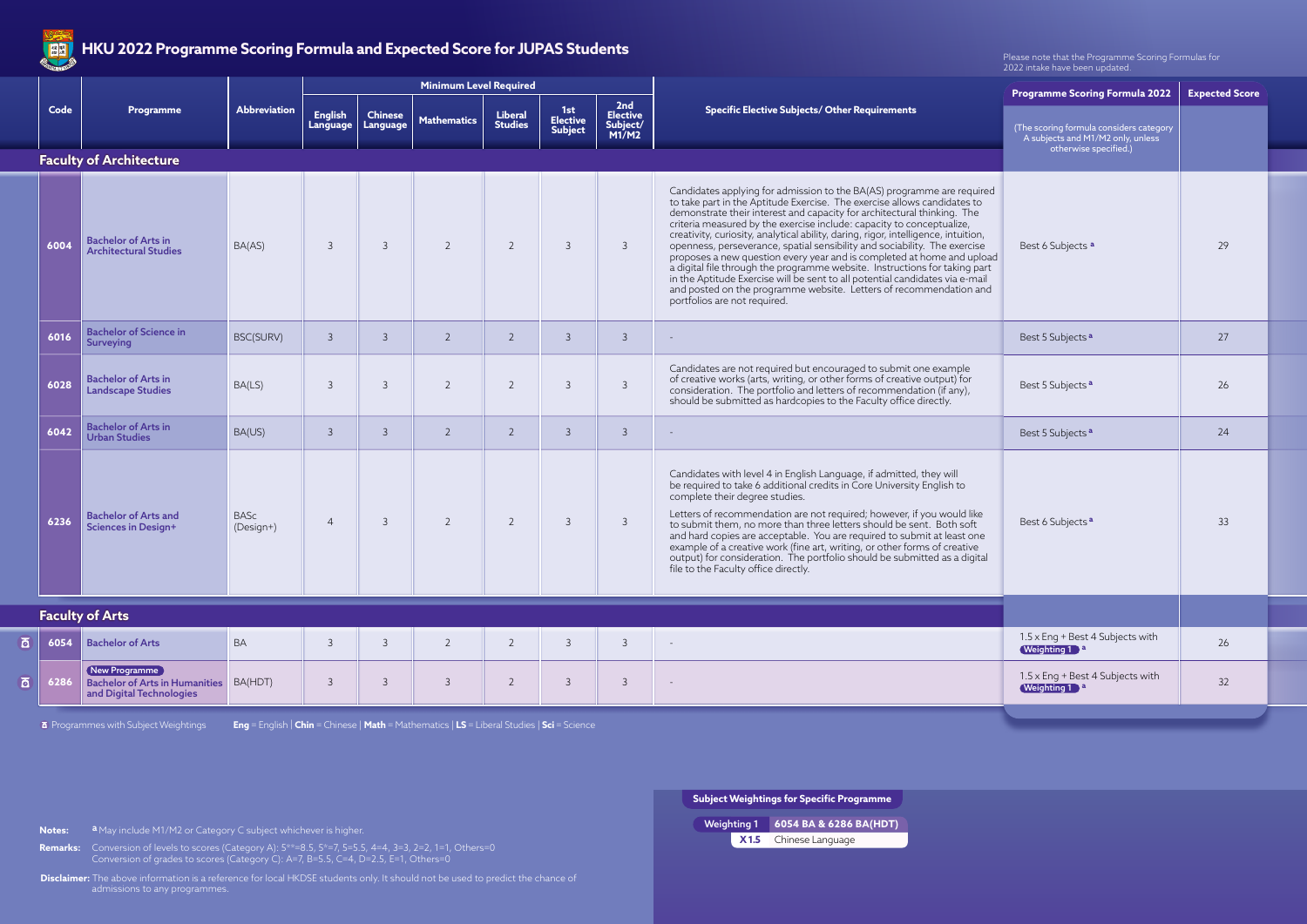**X1.3** Biology / Chemistry / Physics / Combined Science Weighting 2 **6107 BDS**

| <b>Subject Weightings for Specific Programme</b> |  |
|--------------------------------------------------|--|
|                                                  |  |

**Disclaimer:** The above information is a reference for local HKDSE students only. It should not be used to predict the chance of

|                            |      | Programme                                                                                                                         | Abbreviation            |                                   |                            | <b>Minimum Level Required</b> |                                  |                                          |                                             |                                                                                                                                                                                                                                                                      | <b>Expected Score</b><br>Programme Scoring Formula 2022                                                                        |                 |  |
|----------------------------|------|-----------------------------------------------------------------------------------------------------------------------------------|-------------------------|-----------------------------------|----------------------------|-------------------------------|----------------------------------|------------------------------------------|---------------------------------------------|----------------------------------------------------------------------------------------------------------------------------------------------------------------------------------------------------------------------------------------------------------------------|--------------------------------------------------------------------------------------------------------------------------------|-----------------|--|
|                            | Code |                                                                                                                                   |                         | <b>English</b><br><b>Language</b> | <b>Chinese</b><br>Language | <b>Mathematics</b>            | <b>Liberal</b><br><b>Studies</b> | 1st<br><b>Elective</b><br><b>Subject</b> | 2nd<br><b>Elective</b><br>Subject/<br>M1/M2 | <b>Specific Elective Subjects/ Other Requirements</b>                                                                                                                                                                                                                | (The scoring formula considers category<br>A subjects and M1/M2 only, unless                                                   |                 |  |
| <b>HKU Business School</b> |      |                                                                                                                                   |                         |                                   |                            |                               |                                  |                                          |                                             |                                                                                                                                                                                                                                                                      | otherwise specified.)                                                                                                          |                 |  |
| 面                          | 6767 | <b>Bachelor of Economics /</b><br><b>Bachelor of Economics and</b><br><b>Finance</b>                                              | BEcon/<br>BEcon&Fin     | $\overline{4}$                    | $\overline{3}$             | $\mathcal{S}$                 | $\overline{2}$                   | $\mathbf{3}$                             | $\overline{3}$                              | $\sim$                                                                                                                                                                                                                                                               | $1.5 \times$ Eng + $1.5 \times$ Math + Best 4<br>Subjects + 0.2 x 7th Best Subject<br>(if applicable)                          | 32              |  |
| 6                          | 6781 | <b>Bachelor of Business</b><br>Administration / Bachelor of<br><b>Business Administration in</b><br><b>Accounting and Finance</b> | BBA/<br>BBA(Acc&Fin)    | $\overline{4}$                    | $\overline{3}$             | $\mathcal{S}$                 | $\overline{2}$                   | $\mathcal{E}$                            | $\overline{3}$                              |                                                                                                                                                                                                                                                                      | $1.5 \times$ Eng + $1.5 \times$ Math + Best 4<br>Subjects + 0.2 x 7th Best Subject<br>(if applicable)                          | 32              |  |
| 面                          | 6793 | <b>Bachelor of Business</b><br>Administration<br>(Business Analytics) d                                                           | BBA(BA)                 | $\overline{4}$                    | $\overline{3}$             | $\mathcal{E}$                 | $\overline{2}$                   | $\mathcal{E}$                            | $\mathcal{E}$                               | One of the following at Level 3 or above: Biology, Chemistry, Physics,<br>Combined Science, Information and Communication Technology, or<br>Integrated Science.<br>Level 3 or above in Mathematics Extended Part (Module 1 or 2) is preferred<br>(but not required). | $1.5 \times$ Eng + $1.5 \times$ Math + Best 4<br>Subjects + 0.2 x 7th Best Subject<br>(if applicable)                          | 32              |  |
| 6                          | 6808 | <b>Bachelor of Business</b><br>Administration (Law) and<br><b>Bachelor of Laws</b>                                                | BBA(Law)&<br><b>LLB</b> | $5^{\circ}$                       | $\overline{4}$             | $\overline{4}$                | $\overline{2}$                   | $\mathcal{E}$                            | $\overline{3}$                              |                                                                                                                                                                                                                                                                      | $1.5 \times$ Eng + $1.5 \times$ Math + Best 4<br>Subjects + 0.2 x 7th Best Subject<br>(if applicable)                          | 41              |  |
| 6                          | 6846 | New Programme<br><b>Bachelor of Science in</b><br><b>Marketing Analytics and</b><br><b>Technology</b>                             | BSC(MAT)                | $\overline{4}$                    | $\overline{3}$             | $\mathcal{E}$                 | $\overline{2}$                   | $\overline{3}$                           | $\overline{3}$                              | One of the following at Level 3 or above: Biology, Chemistry, Physics,<br>Combined Science, Information and Communication Technology, or<br>Integrated Science<br>Level 3 or above in Mathematics Extended Part (Module 1 or 2) is required.                         | $1.5 \times$ Eng + 1.25 $\times$ Math + 1.25 $\times$ M1 /<br>M2 + Best 3 Subjects + 0.2 x 7th Best<br>Subject (if applicable) | 35 <sup>°</sup> |  |
| 6                          | 6860 | <b>Bachelor of Finance in</b><br><b>Asset Management and</b><br><b>Private Banking</b>                                            | BFin(AMPB)              | $\overline{4}$                    | $\mathcal{E}$              | 3                             | 2                                | 3                                        | $\overline{3}$                              |                                                                                                                                                                                                                                                                      | $1.5 \times$ Eng + $1.5 \times$ Math + Best 4<br>Subjects + 0.2 x 7th Best Subject<br>(if applicable)                          | 43              |  |
| 面                          | 6884 | <b>Bachelor of Science in</b><br><b>Quantitative Finance</b>                                                                      | BSc(QFin)               | $\overline{4}$                    | -3                         | 3                             | 2                                | $\mathcal{B}$                            | $\mathcal{E}$                               | Level 3 or above in Mathematics Extended Part (Module 1 or 2) is required.                                                                                                                                                                                           | $1.5 \times$ Eng + 1.25 $\times$ Math + 1.25 $\times$ M1 /<br>M2 + Best 3 Subjects + 0.2 x 7th Best<br>Subject (if applicable) | 42              |  |
| 面                          | 6896 | <b>Bachelor of Business</b><br>Administration in<br><b>International Business and</b><br><b>Global Management</b>                 | BBA(IBGM)               | 5                                 | $-3$                       |                               |                                  | 4 2 3 3                                  |                                             |                                                                                                                                                                                                                                                                      | $1.5 \times$ Eng + $1.5 \times$ Math + Best 4<br>Subjects + 0.2 x 7th Best Subject<br>(if applicable)                          | 47              |  |
|                            |      | <b>Faculty of Dentistry</b>                                                                                                       |                         |                                   |                            |                               |                                  |                                          |                                             |                                                                                                                                                                                                                                                                      |                                                                                                                                |                 |  |
| 同                          | 6107 | <b>Bachelor of Dental Surgery</b>                                                                                                 | <b>BDS</b>              | $\overline{4}$                    | 3                          | 3                             | -3                               |                                          | $\mathcal{E}$                               | One of the following at Level 3 or above: Biology, Chemistry,<br>Physics, Combined Science, or Integrated Science.                                                                                                                                                   | Best Sci Subject <b>b</b> with <b>Weighting 2</b><br>+ Best 5 Subjects                                                         | 42              |  |

**Remarks:** Conversion of levels to scores (Category A): 5\*\*=8.5, 5\*=7, 5=5.5, 4=4, 3=3, 2=2, 1=1, Others=0 Conversion of grades to scores (Category C): A=7, B=5.5, C=4, D=2.5, E=1, Others=0

Please note that the Programme Scoring Formulas for 2022 intake have been updated.



**Notes: <sup>b</sup>**"Sci Subject" refers to one of the following subjects: Biology, Chemistry, Combined Science, Integrated Science and Physics.

Programmes with Subject Weightings **Eng** = English | **Chin** = Chinese | **Math** = Mathematics | **LS** = Liberal Studies | **Sci** = Science



## **HKU 2022 Programme Scoring Formula and Expected Score for JUPAS Students**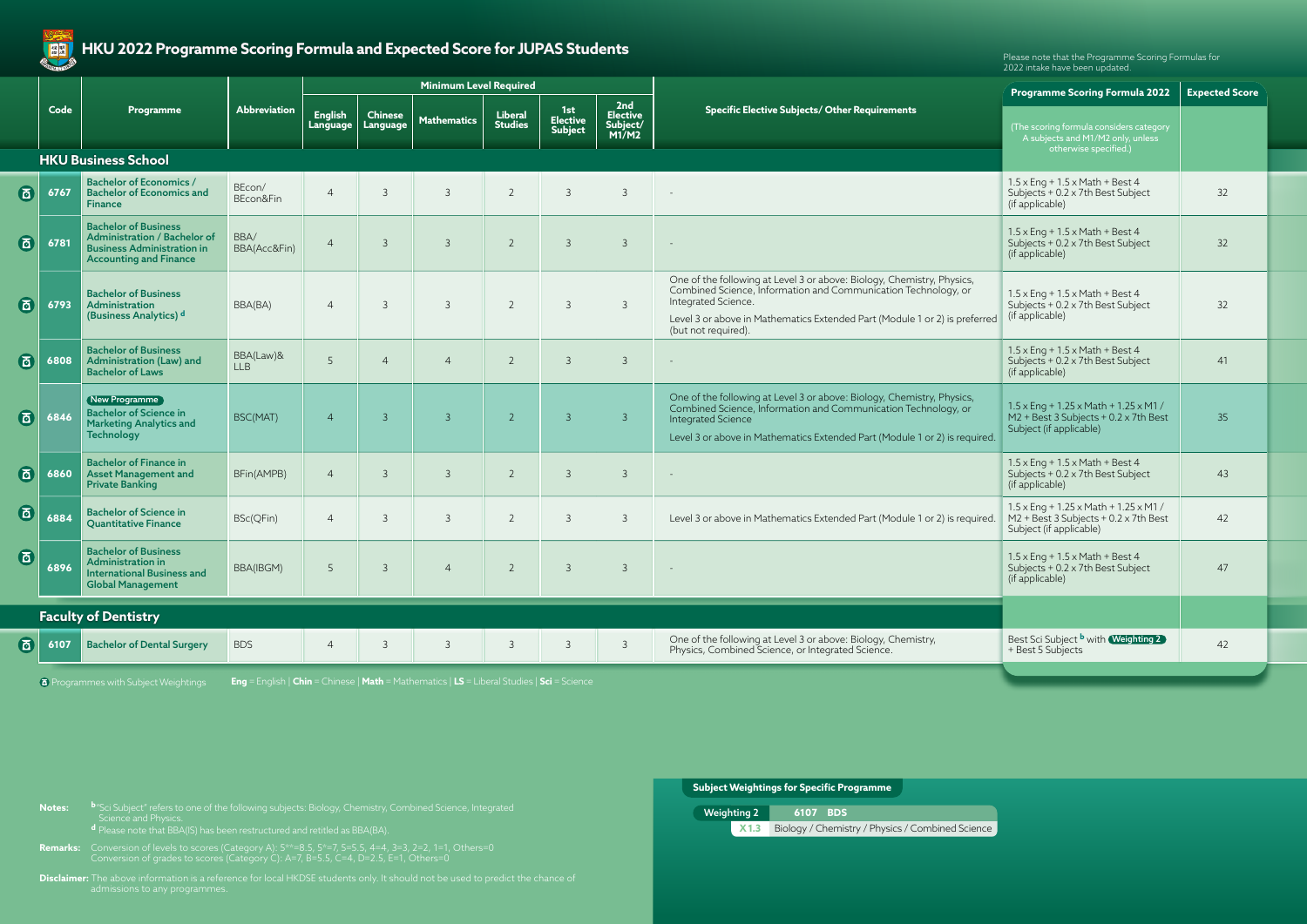|     | <b>CONTINUES OF BRIDE</b> |                                                                                                       |                         | The Ever Hoglandic Sconig Formata and Expected Scole for Johns Stadents |                            |                               |                                  |                                          |                                             |                                                                                                                                                                                                                                                                                                                                                                                                                                                                     | Please note that the Programme Scoring Formulas for<br>2022 intake have been updated.                                  |                       |  |  |
|-----|---------------------------|-------------------------------------------------------------------------------------------------------|-------------------------|-------------------------------------------------------------------------|----------------------------|-------------------------------|----------------------------------|------------------------------------------|---------------------------------------------|---------------------------------------------------------------------------------------------------------------------------------------------------------------------------------------------------------------------------------------------------------------------------------------------------------------------------------------------------------------------------------------------------------------------------------------------------------------------|------------------------------------------------------------------------------------------------------------------------|-----------------------|--|--|
|     |                           |                                                                                                       |                         |                                                                         |                            | <b>Minimum Level Required</b> |                                  |                                          |                                             |                                                                                                                                                                                                                                                                                                                                                                                                                                                                     | <b>Programme Scoring Formula 2022</b>                                                                                  | <b>Expected Score</b> |  |  |
|     | Code                      | Programme                                                                                             | <b>Abbreviation</b>     | <b>English</b><br>Language                                              | <b>Chinese</b><br>Language | <b>Mathematics</b>            | <b>Liberal</b><br><b>Studies</b> | 1st<br><b>Elective</b><br><b>Subject</b> | 2nd<br><b>Elective</b><br>Subject/<br>M1/M2 | <b>Specific Elective Subjects/ Other Requirements</b>                                                                                                                                                                                                                                                                                                                                                                                                               | (The scoring formula considers category<br>A subjects and M1/M2 only, unless                                           |                       |  |  |
|     |                           | <b>Faculty of Education</b>                                                                           |                         |                                                                         |                            |                               |                                  |                                          |                                             |                                                                                                                                                                                                                                                                                                                                                                                                                                                                     | otherwise specified.)                                                                                                  |                       |  |  |
| ত্ৰ | 6066                      | <b>Bachelor of Arts and</b><br><b>Bachelor of Education in</b><br><b>Language Education - English</b> | BA&BED<br>(LangEd)-Eng  | $\mathcal{E}$                                                           | $\overline{3}$             | $\overline{2}$                | $\overline{2}$                   | $\overline{3}$                           | $\overline{3}$                              | Candidates are strongly advised to include their personal statement in<br>English in the "Additional Information" of their JUPAS application.<br>Candidates are encouraged to enter details about their other learning<br>experiences or extra curricular activities.<br>Supporting documents should be uploaded to the appropriate sections of<br>OEA or SLP.                                                                                                      | $1.5 \times$ Eng + 1.2 $\times$ LS + Best 3 Subjects                                                                   | 28                    |  |  |
| ब   | 6080                      | <b>Bachelor of Arts and</b><br><b>Bachelor of Education in</b><br><b>Language Education - Chinese</b> | BA&BED<br>(LangEd)-Chin | $\mathcal{E}$                                                           | $\overline{3}$             | 2                             | 2                                | $\mathcal{E}$                            | $\overline{3}$                              | Candidates should have knowledge of spoken Cantonese and Putonghua,<br>and traditional Chinese characters.                                                                                                                                                                                                                                                                                                                                                          | $1.5 \times$ Chin + $1.2 \times$ LS + Best 3 Subjects                                                                  | 29                    |  |  |
| ō.  | 6092                      | <b>Bachelor of Education in</b><br>Early Childhood Education and<br><b>Special Education</b>          | BED(ECE&SE)             | 3                                                                       | $\overline{3}$             |                               | $\overline{2}$                   | $\mathcal{E}$                            | $\overline{3}$                              | Candidates must be able to communicate effectively and fluently in both<br>Cantonese and English.                                                                                                                                                                                                                                                                                                                                                                   | $1.5 \times$ Eng + 1.2 x Chin +<br>Best 3 Subjects                                                                     | 23                    |  |  |
| ब   | 6119                      | <b>Bachelor of Education and</b><br><b>Bachelor of Science</b>                                        | <b>BED&amp;BSC</b>      | $\mathcal{E}$                                                           | $\overline{3}$             | 2                             | $\overline{2}$                   | $\overline{3}$                           | $\overline{3}$                              | One of the following at Level 3 or above: Biology, Chemistry, Physics,<br>Combined Science, or Integrated Science.                                                                                                                                                                                                                                                                                                                                                  | $1.5 \times$ Eng + 2 $\times$ Math + 2 $\times$ Best Sci<br>Subject $\mathbf{b}$ + Best 2 Subjects with<br>Weighting 3 | 45                    |  |  |
|     | 6157                      | <b>Bachelor of Science in Speech</b><br>and Hearing Sciences                                          | BSC(SPEECH)             | $\overline{4}$                                                          | $\overline{3}$             | $\overline{2}$                | $\overline{2}$                   | $\overline{3}$                           | $\overline{3}$                              | Candidates must be able to communicate effectively and fluently in both<br>Cantonese and English.<br>Candidates are strongly advised to include their personal statement in English<br>in the "Additional Information" of their JUPAS application.<br>Candidates are encouraged to enter details about their other learning<br>experiences or extra curricular activities.<br>Supporting documents should be uploaded to the appropriate sections of<br>OEA or SLP. | Best 6 Subjects                                                                                                        | 34                    |  |  |
|     |                           | <b>Faculty of Engineering</b>                                                                         |                         |                                                                         |                            |                               |                                  |                                          |                                             |                                                                                                                                                                                                                                                                                                                                                                                                                                                                     |                                                                                                                        |                       |  |  |
|     | 6248                      | <b>Bachelor of Arts and Sciences</b><br>in Financial Technology                                       | BASc(FinTech)           | $\overline{4}$                                                          | $\overline{3}$             | $\overline{3}$                | $\overline{2}$                   | $\overline{3}$                           | $\overline{3}$                              | Candidates with level 4 in English Language, if admitted, will be required to take 6 additional credits in Core University English to complete their degree<br>studies.                                                                                                                                                                                                                                                                                             | Eng + Math + Best 4 Subjects c                                                                                         | 33                    |  |  |
|     | 6262                      | New Programme<br><b>Bachelor of Engineering in</b><br><b>Data Science and Engineering</b>             | BENG(DS&E)              | 3                                                                       | -3                         | $\overline{3}$                | $\overline{2}$                   | $\mathcal{B}$                            | $\overline{3}$                              | Level 3 or above in Mathematics Extended Part (Module 1 or 2) is required.                                                                                                                                                                                                                                                                                                                                                                                          | Eng + Math + Best 3 Subjects $\frac{c}{ }$                                                                             | 27                    |  |  |
|     | 6925                      | <b>Bachelor of Engineering in</b><br><b>Biomedical Engineering</b>                                    | BENG(BME)               | 3                                                                       | $\overline{3}$             | $\overline{3}$                | $\overline{2}$                   | $\overline{3}$                           | $\overline{3}$                              | One of the following at Level 3 or above: Physics, or Combined Science with<br>Physics Component.<br>Level 3 or above in Mathematics Extended Part (Module 1 or 2) is preferred (but<br>not required).                                                                                                                                                                                                                                                              | Eng + Math + Best 3 Subjects c                                                                                         | 27                    |  |  |
|     | 6937                      | <b>Global Engineering and</b><br><b>Business Programme</b>                                            | <b>GEBP</b>             | $\overline{4}$                                                          | $\overline{3}$             | $\overline{4}$                | $\overline{2}$                   | $\overline{3}$                           | $\overline{3}$                              | One of the following at Level 3 or above: Physics, or Combined Science with<br>Physics Component.<br>Level 3 or above in Mathematics Extended Part (Module 1 or 2) is preferred<br>(but not required).                                                                                                                                                                                                                                                              | Eng + Math + Best 3 Subjects c                                                                                         | 29                    |  |  |
|     | 6951                      | <b>Bachelor of Engineering in</b><br><b>Engineering Science</b>                                       | BENG(EngSc)             | 3                                                                       | $\overline{3}$             | $\overline{3}$                | $\overline{2}$                   | $\overline{3}$                           | $\overline{3}$                              | One of the following at Level 3 or above: Physics, Biology, Chemistry,<br>Combined Science or Integrated Science.<br>Level 3 or above in Mathematics Extended Part (Module 1 or 2) is preferred<br>(but not required).                                                                                                                                                                                                                                              | Eng + Math + Best 3 Subjects $\frac{c}{ }$                                                                             | 24                    |  |  |
|     | 6963                      | <b>Bachelor of Engineering</b>                                                                        | <b>BENG</b>             | 3                                                                       | $\overline{3}$             | $\mathcal{E}$                 | $\overline{2}$                   | $\overline{3}$                           | $\overline{3}$                              | One of the following at Level 3 or above: Physics, or Combined Science with<br>Physics Component.<br>Level 3 or above in Mathematics Extended Part (Module 1 or 2) is preferred<br>(but not required).                                                                                                                                                                                                                                                              | Eng + Math + Best 3 Subjects <sup>c</sup>                                                                              | 22                    |  |  |

Biology / Chemistry / Physics / Combined Science / Integrated Science / Mathematics Extended Part (Module 1 or 2) **X 2**



**Subject Weightings for Specific Programme**

**Disclaimer:** The above information is a reference for local HKDSE students only. It should not be used to predict the chance of admissions to any programmes.

**Remarks:** Conversion of levels to scores (Category A): 5\*\*=8.5, 5\*=7, 5=5.5, 4=4, 3=3, 2=2, 1=1, Others=0 Conversion of grades to scores (Category C): A=7, B=5.5, C=4, D=2.5, E=1, Others=0

**Notes: b** "Sci Subject" refers to one of the following subjects: Biology, Chemistry, Combined Science, Integrated Science and Physics.  **c** May include M1/M2 and Category C subject.



## **HKU 2022 Programme Scoring Formula and Expected Score for JUPAS Students**

Programmes with Subject Weightings **Eng** = English | **Chin** = Chinese | **Math** = Mathematics | **LS** = Liberal Studies | **Sci** = Science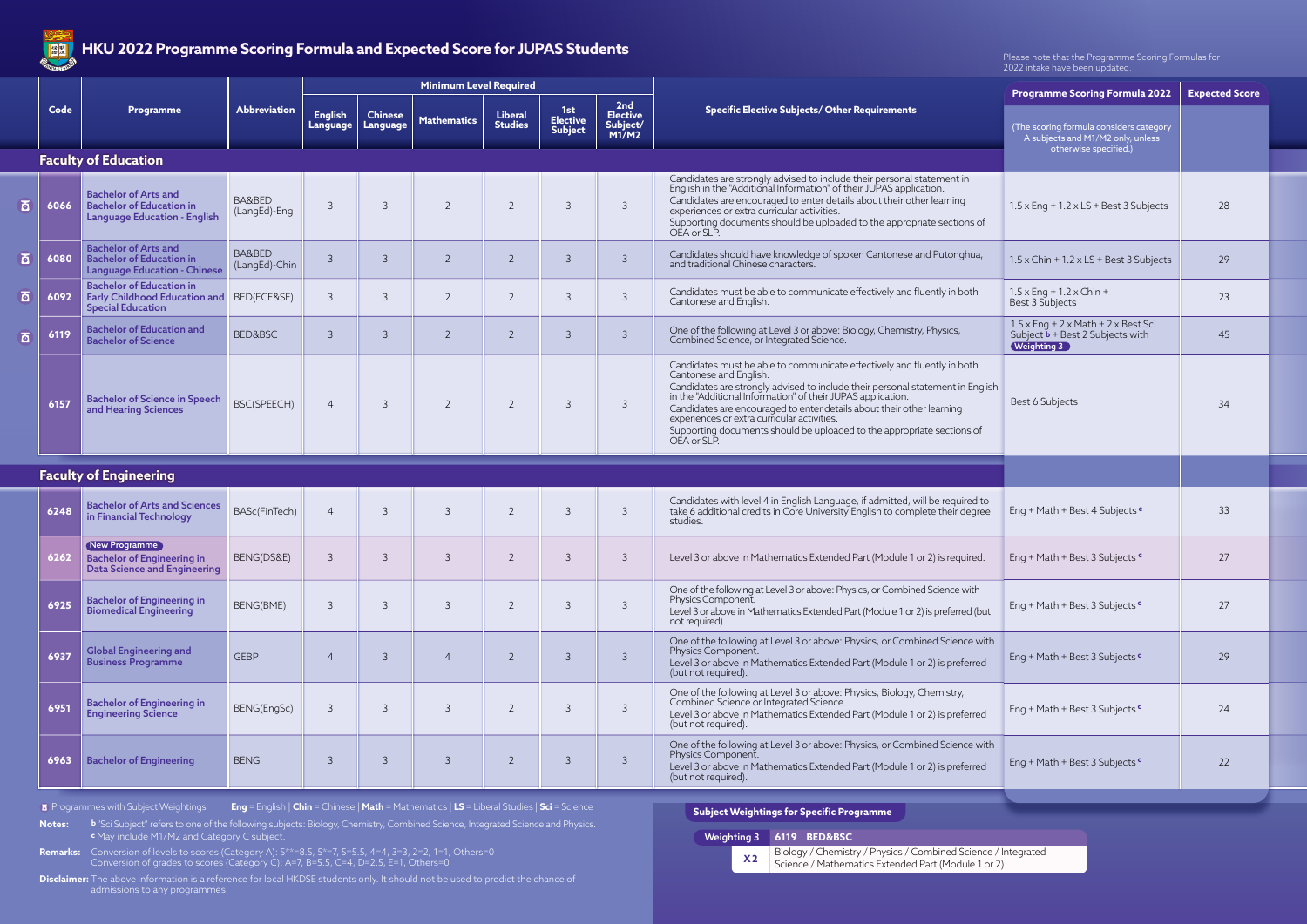

# HKU 2022 Programme Scoring Formula and Expected Score for JUPAS Students **Please note that the Programme Scoring Formulas** for

|      |                                                                                         |                                |                            |                            | <b>Minimum Level Required</b> |                                  |                                          |                                             |                                                                                                                                                                                                              | <b>Programme Scoring Formula 2022</b>                                        | <b>Expected Score</b> |  |
|------|-----------------------------------------------------------------------------------------|--------------------------------|----------------------------|----------------------------|-------------------------------|----------------------------------|------------------------------------------|---------------------------------------------|--------------------------------------------------------------------------------------------------------------------------------------------------------------------------------------------------------------|------------------------------------------------------------------------------|-----------------------|--|
| Code | <b>Programme</b>                                                                        | Abbreviation                   | <b>English</b><br>Language | <b>Chinese</b><br>Language | <b>Mathematics</b>            | <b>Liberal</b><br><b>Studies</b> | 1st<br><b>Elective</b><br><b>Subject</b> | 2nd<br><b>Elective</b><br>Subject/<br>M1/M2 | <b>Specific Elective Subjects/ Other Requirements</b>                                                                                                                                                        | (The scoring formula considers category<br>A subjects and M1/M2 only, unless |                       |  |
|      | <b>Faculty of Law</b>                                                                   |                                |                            |                            |                               |                                  |                                          |                                             |                                                                                                                                                                                                              | otherwise specified.)                                                        |                       |  |
| 6078 | <b>Bachelor of Arts and</b><br><b>Bachelor of Laws</b>                                  | BA&LLB                         | 5                          | $\overline{4}$             | $\overline{3}$                | $\overline{3}$                   | 3                                        | $\mathcal{R}$                               |                                                                                                                                                                                                              | Eng + Best 5 Subjects                                                        | 36                    |  |
| 6406 | <b>Bachelor of Laws</b>                                                                 | <b>LLB</b>                     | 5                          | $\overline{4}$             | $\overline{3}$                | $\overline{3}$                   | $\mathcal{E}$                            | $\overline{3}$                              |                                                                                                                                                                                                              | Eng + Best 5 Subjects                                                        | 33                    |  |
|      | Li Ka Shing Faculty of Medicine                                                         |                                |                            |                            |                               |                                  |                                          |                                             |                                                                                                                                                                                                              |                                                                              |                       |  |
|      | <b>Bachelor of Arts and</b><br>6250 Sciences in Global Health and<br><b>Development</b> | BASc(GHD)                      | $\overline{4}$             | $\overline{3}$             | $\overline{2}$                | $\overline{2}$                   | $\mathcal{E}$                            | $\mathcal{E}$                               | Candidates with level 4 in English Language, if admitted, they will<br>be required to take 6 additional credits in Core University English to<br>complete their degree studies.                              | Best 5 Subjects <sup>a</sup>                                                 | 27                    |  |
| 6418 | <b>Bachelor of Nursing</b><br><b>Advanced Leadership Track</b>                          | <b>BNURS-ALT</b>               | $\mathcal{E}$              | $\overline{3}$             | $\overline{2}$                | $\overline{2}$                   | $\mathcal{E}$                            | $\mathcal{E}$                               | A good working knowledge of Cantonese is required.<br>HKDSE "Chemistry" or "Combined Science (Chemistry)" is required for the<br>articulation pathway to MBBS.                                               | Best 5 Subjects $a + 0.5x$<br>6th Best Subject <sup>a</sup>                  | 33                    |  |
| 6456 | <b>Bachelor of Medicine and</b><br><b>Bachelor of Surgery</b>                           | <b>MBBS</b>                    | $\overline{4}$             | $\overline{3}$             | $\overline{2}$                | $\overline{2}$                   | $\mathcal{E}$                            | $\mathcal{E}$                               | One of the following at Level 3 or above: Chemistry, or Combined Science<br>with Chemistry component.<br>A good working knowledge of Cantonese is required.                                                  | Best 6 Subjects                                                              | 42                    |  |
| 6468 | <b>Bachelor of Nursing</b>                                                              | <b>BNURS</b>                   | $\mathcal{E}$              | $\overline{3}$             | $\overline{2}$                | $\overline{2}$                   | $\overline{3}$                           | $\mathcal{B}$                               | A good working knowledge of Cantonese is required.                                                                                                                                                           | Best 5 Subjects $a + 0.5x$<br>6th Best Subject <sup>a</sup>                  | 26                    |  |
| 6470 | New Programme<br><b>Bachelor of Science in</b><br><b>Bioinformatics</b>                 | <b>BSc</b><br>(Bioinformatics) | $\overline{4}$             | $\overline{3}$             | $\overline{4}$                | $\overline{2}$                   | $\overline{3}$                           | $\mathcal{E}$                               | One of the following at Level 3 or above: Biology, Chemistry, Combined<br>Science with Biology component, or Combined Science with Chemistry<br>component.                                                   | Best 6 Subjects                                                              | 36                    |  |
| 6482 | Bachelor of Chinese Medicine BChinMed                                                   |                                | $\mathcal{E}$              | $\overline{3}$             | $\overline{2}$                | $\overline{2}$                   | $\mathcal{E}$                            | $\overline{3}$                              | One of the following at Level 3 or above: Biology, Chemistry, Physics,<br>Combined Science, or Integrated Science.<br>A good command of written and spoken Chinese (Cantonese and<br>Putonghua) is required. | Best 5 Subjects $a + 0.5x$<br>6th Best Subject a                             | 27                    |  |
| 6494 | <b>Bachelor of Pharmacy</b>                                                             | <b>BPharm</b>                  | $\overline{4}$             | $\overline{3}$             | $\overline{2}$                | $\overline{2}$                   | $\mathcal{S}$                            | $\mathcal{S}$                               | One of the following at Level 3 or above: Chemistry, or Combined Science<br>with Chemistry component.<br>A good working knowledge of Cantonese is required.                                                  | Best 6 Subjects                                                              | 36                    |  |
| 6949 | <b>Bachelor of Biomedical</b><br><b>Sciences</b>                                        | <b>BBiomedSc</b>               | $\overline{4}$             | $\overline{3}$             | $\overline{2}$                | $\overline{2}$                   | $\mathcal{E}$                            | 3                                           | One of the following at Level 3 or above: Biology, Chemistry, Combined<br>Science with Biology component, or Combined Science with Chemistry<br>component.                                                   | Best 6 Subjects                                                              | 37                    |  |

**Disclaimer:** The above information is a reference for local HKDSE students only. It should not be used to predict the chance of

**Remarks:** Conversion of levels to scores (Category A): 5\*\*=8.5, 5\*=7, 5=5.5, 4=4, 3=3, 2=2, 1=1, Others=0 Conversion of grades to scores (Category C): A=7, B=5.5, C=4, D=2.5, E=1, Others=0

**Notes: a** May include M1/M2 or Category C subject whichever is higher.

**Eng** = English | **Chin** = Chinese | **Math** = Mathematics | **LS** = Liberal Studies | **Sci** = Science

2022 intake have been updated.